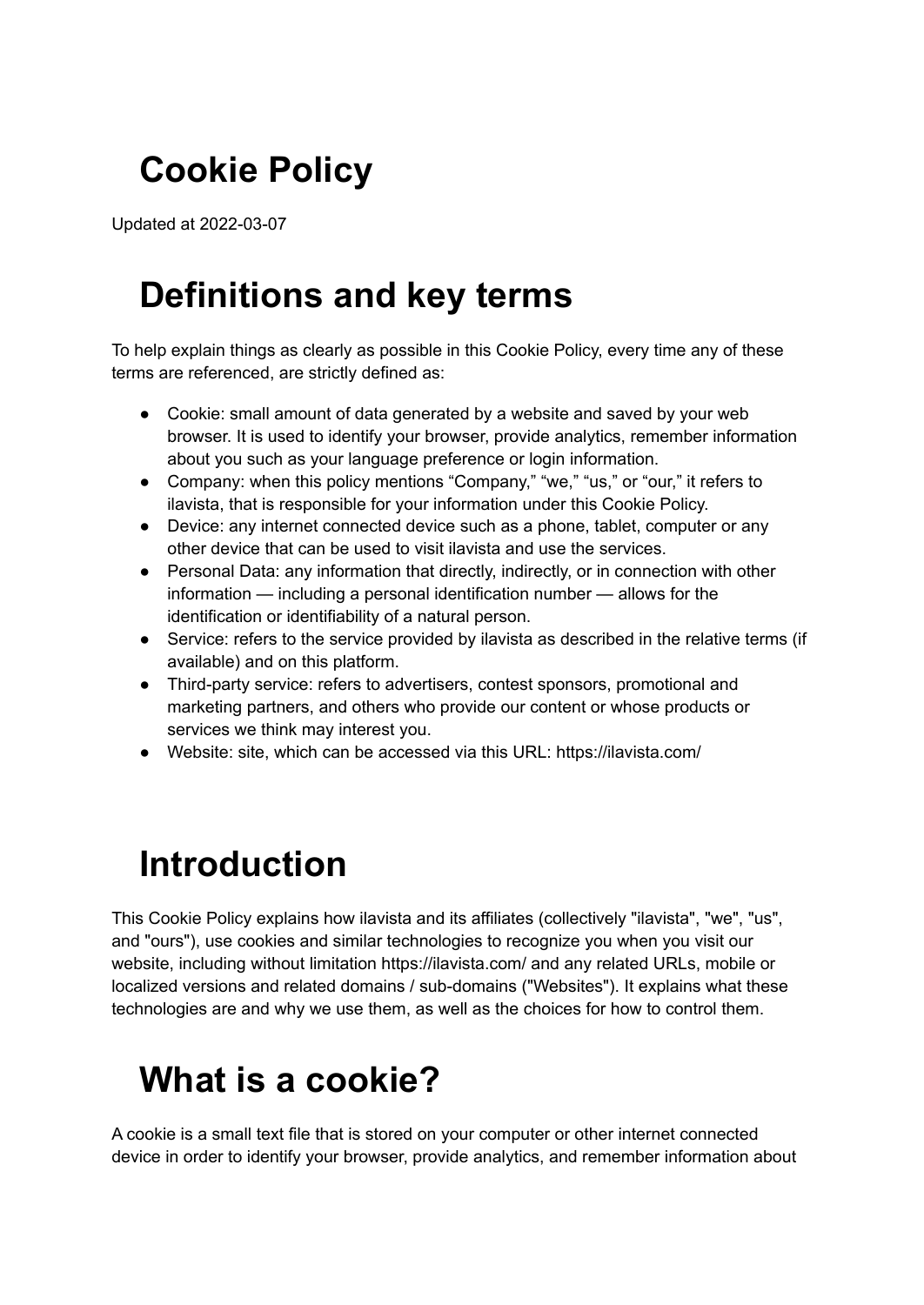you such as your language preference or login information. They're completely safe and can't be used to run programs or deliver viruses to your device.

#### **Why do we use cookies?**

We use first party and/or third party cookies on our website for various purposes such as:

- To facilitate the operation and functionality of our website;
- To improve your experience of our website and make navigating around them quicker and easier;
- To allow us to make a bespoke user experience for you and for us to understand what is useful or of interest to you;
- To analyze how our website is used and how best we can customize it;
- To identify future prospects and personalize marketing and sales interactions with it;
- To facilitate the tailoring of online advertising to your interests.
- You: a person or entity that is registered with ilavista to use the Services.

#### **What type of cookies does ilavista use?**

Cookies can either be session cookies or persistent cookies. A session cookie expires automatically when you close your browser. A persistent cookie will remain until it expires or you delete your cookies. Expiration dates are set in the cookies themselves; some may expire after a few minutes while others may expire after multiple years. Cookies placed by the website you're visiting are called "first party cookies".

Strictly Necessary cookies are necessary for our website to function and cannot be switched off in our systems. They are essential in order to enable you to navigate around the website and use its features. If you remove or disable these cookies, we cannot guarantee that you will be able to use our website.

We use the following types of cookies in our website:

### **Essential Cookies**

We use essential cookies to make our website work. These cookies are strictly necessary to enable core functionality such as security, network management, your cookie preferences and accessibility. Without them you wouldn't be able to use basic services. You may disable these by changing your browser settings, but this may affect how the Websites function.

### **Performance and Functionality Cookies**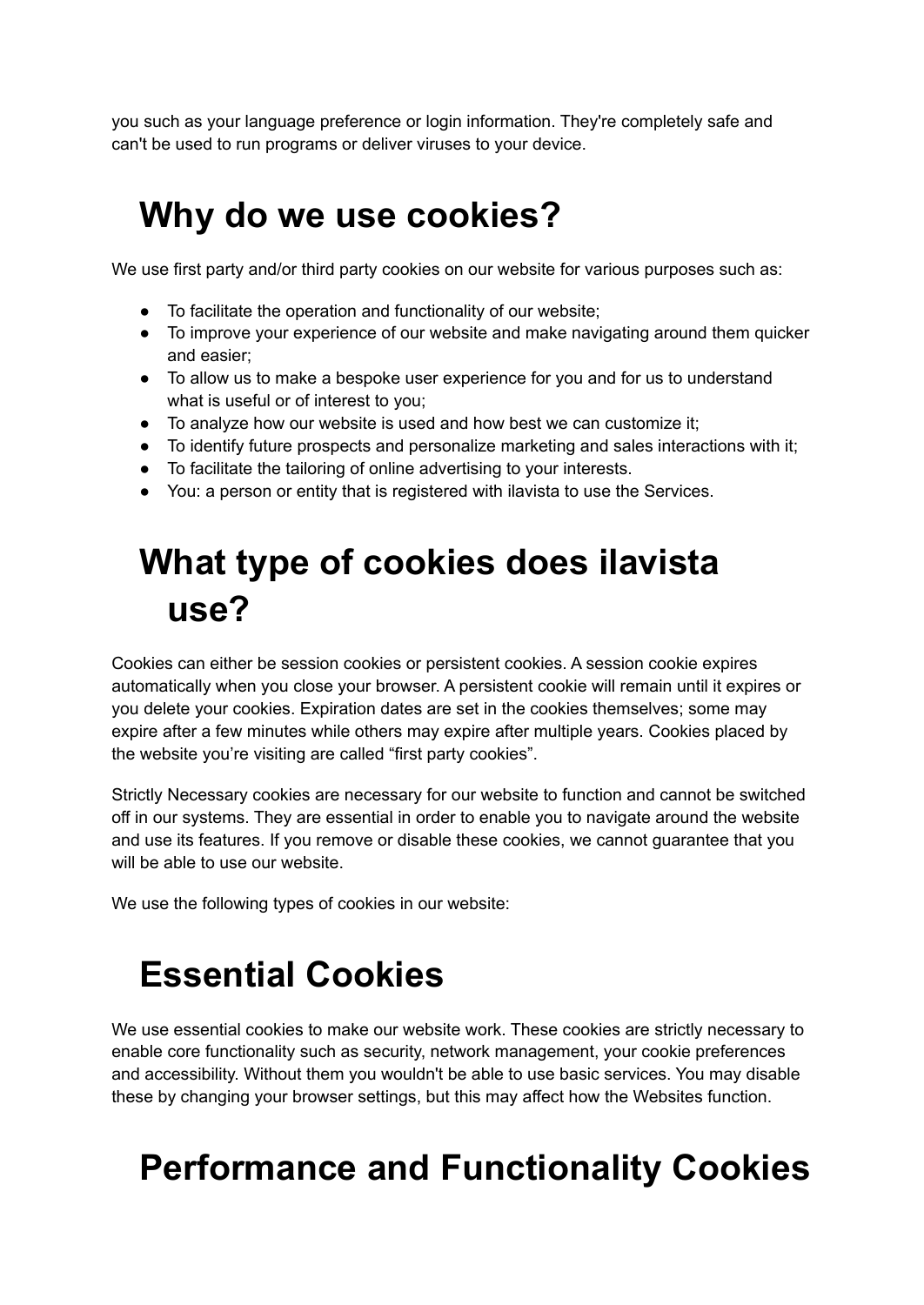These cookies are used to enhance the performance and functionality of our website but are non-essential to their use. However, without these cookies, certain functionality like videos may become unavailable or you would be required to enter your login details every time you visit the website as we would not be able to remember that you had logged in previously.

#### **Marketing Cookies**

These account-based marketing cookies enable us to identify future prospects and personalize sales and marketing interactions with them.

### **Analytics and Customization Cookies**

These cookies collect information that is used to help us understand how our website is being used or how effective our marketing campaigns are, or to help us customize our website for you.

We use cookies served by Google Analytics to collect limited data directly from end-user browsers to enable us to better understand your use of our website. Further information on how Google collects and uses this data can be found at:

https://www.google.com/policies/privacy/partners/. You can opt-out of all Google supported analytics on our Websites by visiting: https://tools.google.com/dlpage/gaoptout.

#### **Social Media Cookies**

These cookies are used when you share information using a social media sharing button or "like" button on our Site or you link your account or engage with our content on or through a social networking website such as Facebook, Twitter or Google+. The social network will record that you have done this. These cookies may also include certain code that has been placed on the platform to help track conversions from ads, optimize ads based on collected data, build targeted audiences for future ads, and remarket to qualified users who have already taken certain action on the platform.

### **Third Party Cookies**

Some cookies that have been set on our website are not set on a first party basis by ilavista. The Websites can be embedded with content from third parties to serve advertising. These third party service providers may set their own cookies on your web browser. Third party service providers control many of the performance and functionality, advertising, marketing and analytics cookies described above. We do not control the use of these third party cookies as cookies can only be accessed by the third party that originally set them.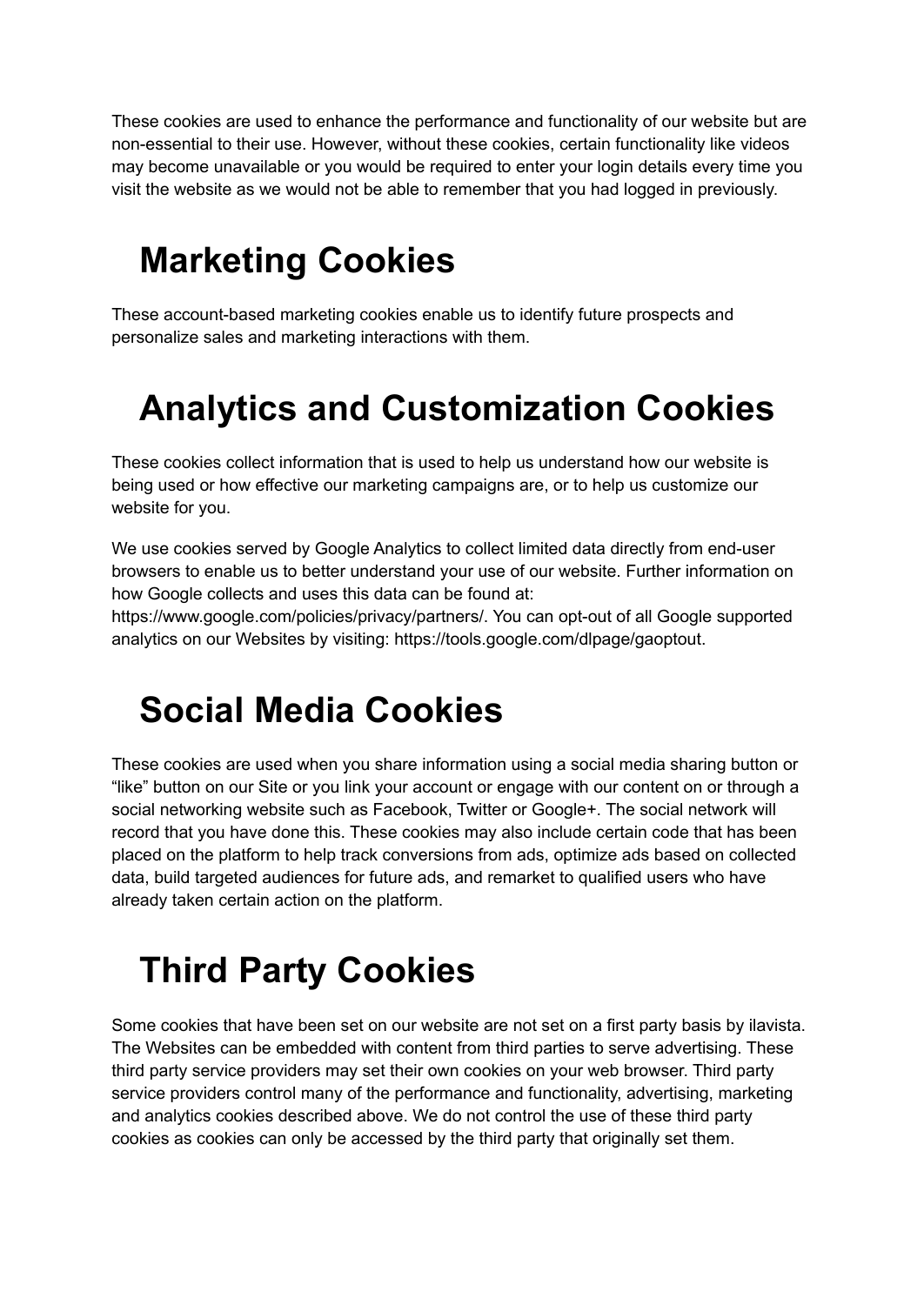## **How can you manage cookies?**

Most browsers allow you to control cookies through their 'settings' preferences. However, if you limit the ability of websites to set cookies, you may worsen your overall user experience, since it will no longer be personalized to you. It may also stop you from saving customized settings like login information. Browser manufacturers provide help pages relating to cookie management in their products.

Browser manufacturers provide help pages relating to cookie management in their products. Please see below for more information.

- Google Chrome
- Internet Explorer
- Mozilla Firefox
- Safari (Desktop)
- Safari (Mobile)
- Android Browser
- Opera
- Opera Mobile

## **Blocking and disabling cookies and similar technologies**

Wherever you're located you may also set your browser to block cookies and similar technologies, but this action may block our essential cookies and prevent our website from functioning properly, and you may not be able to fully utilize all of its features and services. You should also be aware that you may also lose some saved information (e.g. saved login details, site preferences) if you block cookies on your browser. Different browsers make different controls available to you. Disabling a cookie or category of cookie does not delete the cookie from your browser, you will need to do this yourself from within your browser, you should visit your browser's help menu for more information.

### **Changes To Our Cookie Policy**

We may change our Service and policies, and we may need to make changes to this Cookie Policy so that they accurately reflect our Service and policies. Unless otherwise required by law, we will notify you (for example, through our Service) before we make changes to this Cookie Policy and give you an opportunity to review them before they go into effect. Then, if you continue to use the Service, you will be bound by the updated Cookie Policy. If you do not want to agree to this or any updated Cookie Policy, you can delete your account.